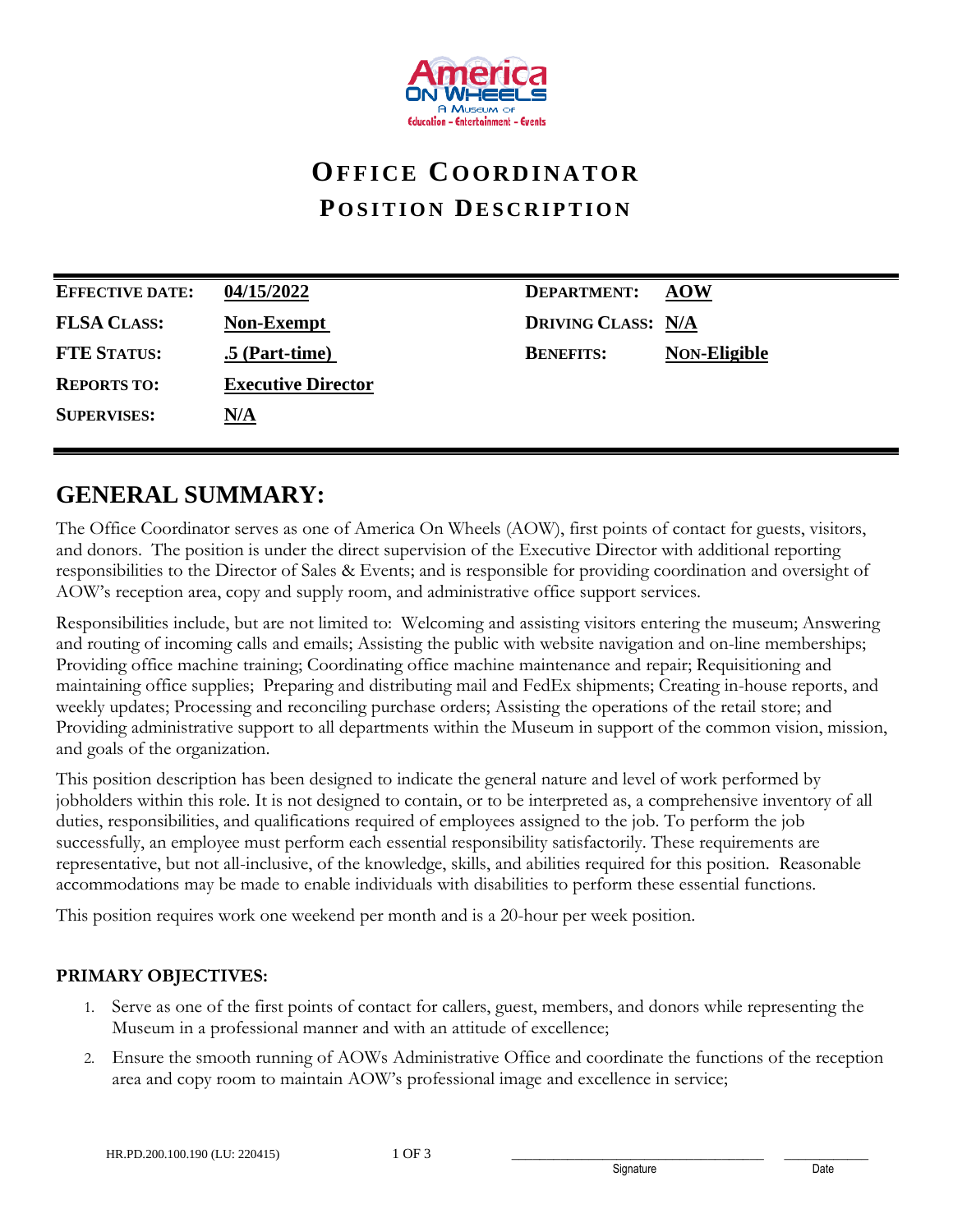- 3. Serve as a main administrative conduit for internal and external communication while maintaining professionalism and confidentiality;
- 4. Streamline administrative processes and reporting to maximize efficiency and effectiveness in work-flow and communications;
- 5. Provide administrative support to all departments within the Museum to support the common vision, mission, and goals of the organization;
- 6. Promote teamwork and positive employee morale by executing duties with a positive attitude that remains solution focused.

### **MAJOR RESPONSIBILITIES:**

- 1. Serve as the primary point of contact for all internal and external communications for the administrative office, including welcoming and responding to guest needs, correspondence, answering incoming calls and routing callers and emails to appropriate parties; appointment scheduling, and other critical communications as needed;
- 2. Provide coordination and oversight for office supply ordering and office equipment maintenance;
- 3. Prepare, process, and distribute mail and FedEx shipments. Assist in preparing, packaging, and sending mailings, packages and gifts to donors, members and other constituents in order to foster stewardship of AOW's donor base;
- 4. Assist in the new employee onboarding process, including programing phones, assigning mailboxes, requisitioning business cards and training employees on the proper use of office equipment;
- 5. Create and disseminating daily, weekly, and monthly reports and/or publications for internal and cross departmental use;
- 6. Complete various administrative duties in support of all departments within the Museum and in alignment with organizational objectives and departmental goals;
- 7. Arrange corporate travel and meeting logistics by developing itineraries and agendas, booking other transportation, arranging lodging, providing meeting accommodations, and traveling for the Executive Director and Director of Sales & Events as necessary;
- 8. Provide retail sales assistance to guests and responsible for processing sales transactions to include cash, receipt, and safe reconciliation;
- 9. Creating and submitting the bi-weekly newsletter;
- 10. Promote, sell, and upsell AOW's event space, group tour, and visitation packages; promote AOW visitation and the Museum as a destination for tourism; oversee operational aspects of private events; create, negotiate, and execute client contracts; establish and maintain vendor relationships; ensure seamless execution of private events; provide day-of vendor and client support; maintain and update the event database; and gather metrics and create reports.

### **QUALIFICATIONS:**

The incumbent for this position must be at least 21 years of age and possess: a High School diploma or GED, with a minimum of two (2) years clerical or office administration experience. Additional relevant education or experience may be substituted one for the other, on a year for year basis. The incumbent for this position must be a team player and able to work independently and collaboratively among all departments within the Museum.